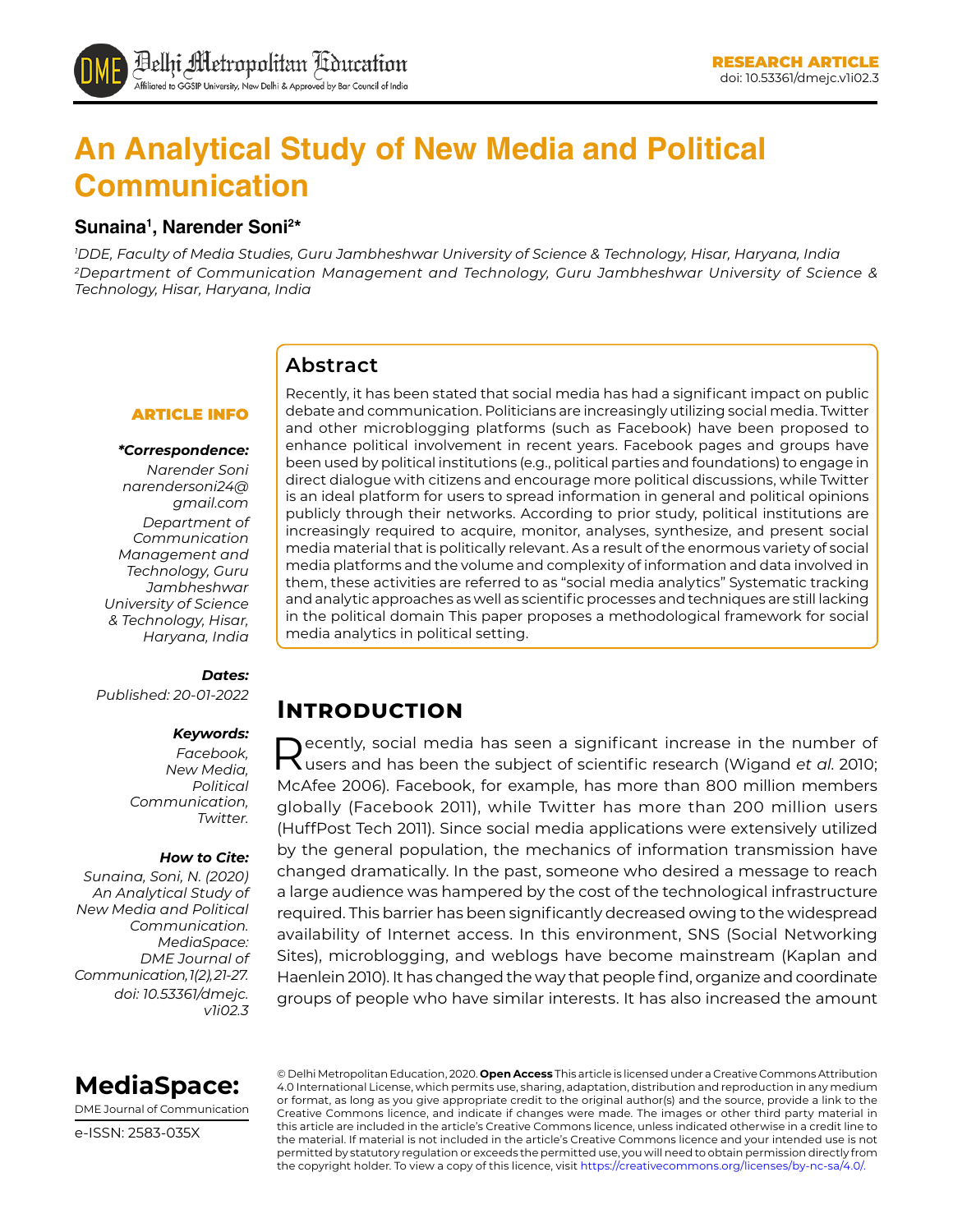of informative and news sources available, as well as the capacity to ask for and exchange opinions about a wide variety of issues, among others (Agrawal *et al*. 2011).

 Since social media communication is becoming more and more important, conventional public communication, which has been established and controlled exclusively by specific parties, such as politicians, companies and media professionals has undergone a huge transformation (Chadwick 2006). As a result of this phenomenon being seen in a wide range of areas such as sociology, information communication studies, information systems, political science, and linguistics Common goals include better understanding communication patterns such as agenda setting and opinion formation via social media, among other areas of research.

Twitter and Facebook have grown in popularity and are increasingly being utilised by individuals and political institutions (e.g., politicians and political parties, political foundations and think tanks) in the context of politics. Institutions in politics should actively participate in political communication based on social media, especially during election campaigns, according to a new study. As a result, social media provides the ideal vehicle and knowledge base to assess public opinion on policies and political stances, as well as to create community support for individuals running for public office (Zeng *et al*. 2010).

 All modern democracies have embraced social media as a tool to engage their people, engage in direct interaction, and promote lively political dialogues in a relatively short amount of time (Hong and Nadler 2011). The United States is considered to be a trailblazer in this regard, with Barack Obama's usage of social media during his last election campaign being the most prominent (Wattal *et al*. 2010). Other studies have shown that social networking sites can increase political engagement and conversation among citizens. Users can use Twitter, Facebook, and other social media sites to share information and political ideas with their networks.

Study after study shows that political institutions and government agencies need to constantly collect and monitor political relevant online social media information to improve engagement with residents and voters (e.g., Zeng *et al*. 2010; Kavanaugh *et al*. 2011; Paris and Wan 2011; Stieglitz *et al*. 2012). Some examples include recognizing influential users or political opinion leaders, as well as tracking the arguments within their peer group. Particularly during election season, this is crucial. Other significant factors may include identifying developing difficulties and patterns, as well as the ability to predict probable increasing themes in the future The final goal is to provide a clear and comprehensive overview of the analytical findings from different social media platforms (e.g., in regular reports or real-time dashboards).

As a result of the sheer number of social media platforms, unstructured data volume, and complexity of information, this is considered a challenging endeavor. Therefore, search engines do not assess content of this kind when obtaining information using their normal search features. As part of "social media analytics," you'll have to figure out how to identify distinct subjects as well as how to gather and process information (Zeng *et al*. 2010; Agrawal *et al*. 2011; Leskovec 2011; Nagarajan *et al*. 2011). In response to the huge quantity of (mainly unstructured) social media data, Zeng *et al*. (2010) propose that social media analytics provide tools and frameworks to gather, monitor, analyze, summarize, and display social media data in an automated manner.

Political institutions and the government sector (e.g., Kavanaugh and colleagues 2011; Paris and Wan 2011; Stieglitz *et al*. 2012) have grown more interested in social media analytics, as well as businesses and marketing (e.g., Gruhl *et al*. 2010; Larson and Watson 2011). For-profit organizations use social media as a business execution platform for product creation and innovation, customer and stakeholder relationship management, and marketing, in addition to being a rich source of information. "Social media" is an essential element of the next-generation business intelligence platform, according to Gruhl and colleagues (2010).

Open-source and commercial social media analytics tools for business and marketing are available, ranging from simple standard studies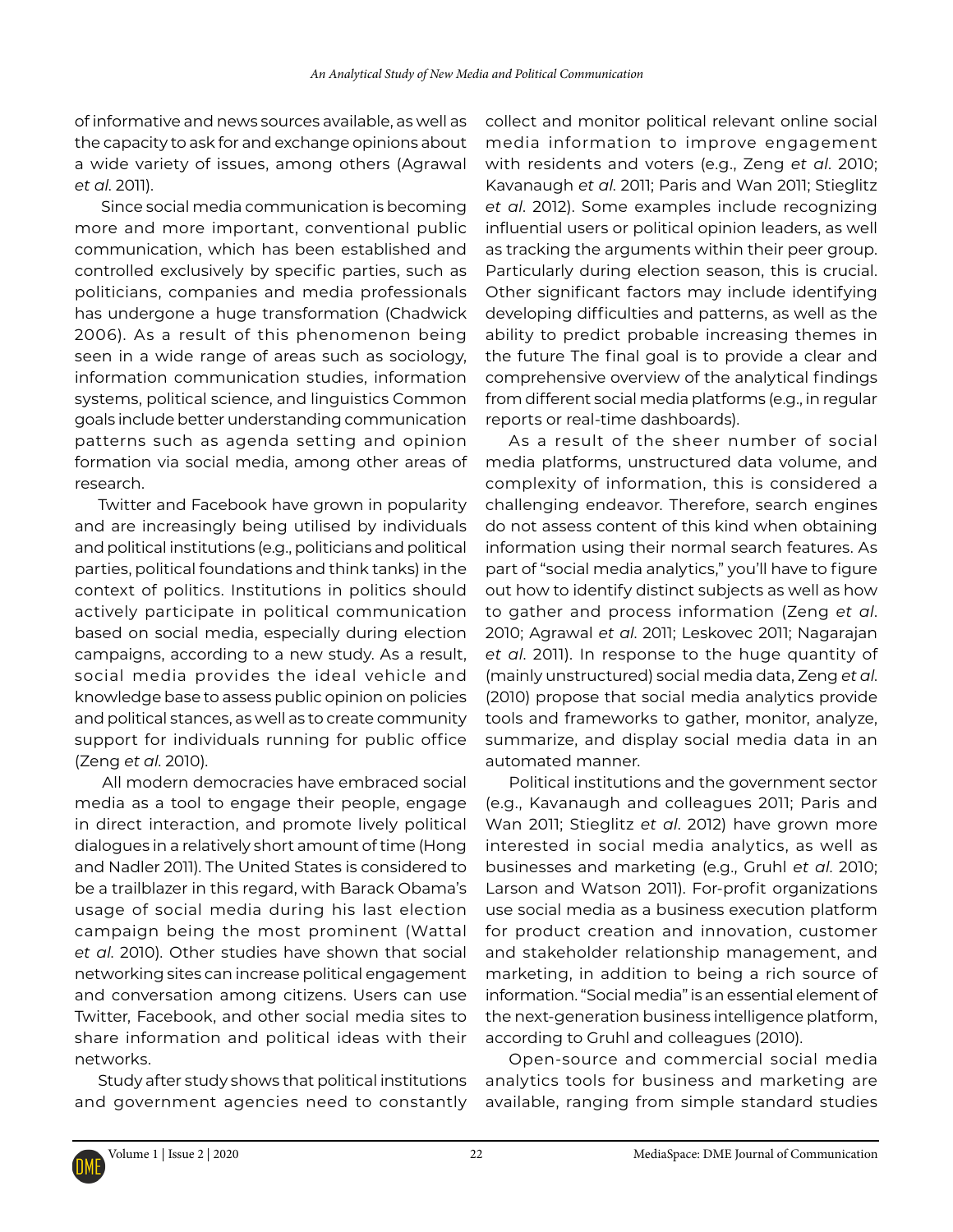to bespoke solutions. However, politics is a whole different ballgame. Furthermore, when it comes to tracking, monitoring, and assessing social media in a political environment, frameworks that give systematic methods and acceptable techniques and tactics are absent.

## **Review of Literature**

### **New Media and Political Communication**

Social media refers to internet-based apps that are built on the conceptual and technological underpinnings of Web 2.0 and allow for the production and exchange of user-generated content. According to several studies (Aday *et al*., 2010; Benkler 2006; Bennett 2003; Farrell and Drezner, 2008; Sunstein, 2002; Tumasjan *et al*., 2011), social media such as SNS, weblogs, microblogging, and wikis are playing an increasingly important role in the shaping of political communication in the United States and around the world today. As a potential driver for expanded participation and democracy, social media has a lot of promise in the political arena. "It's the process through which government and business decisions take into consideration the public's demands and ideals," says Creighton (2005) E-involvement refers to this technique, as well as a method of generating dialogues between elected officials and their electorate members using the Internet as an additional or only instrument.

Defined by the author, Karpf (2009) proposes the idea of "politics 2.0," which he defines as "leveraging the Internet's lowered transaction costs and amount of information to develop more participatory and interactive political institutions". Researchers are increasingly examining the impact of social media in political debate. Political communication and persuasion have become more dependent on social media technology, as demonstrated by the recent US presidential campaign of 2008 (Wattal *et al*., 2010).

There was a growing awareness that social media might be a useful tool for connecting with people and communicating critical information. When using social media as a communication tool, young

people were attracted to political topics (Chen *et al*., 2009; Kushin and Kitchener, 2009). Here you'll find an overview of significant social media efforts in the political sphere. We focus on microblogging, social networking, and weblogs.

### **Microblogging**

Studies on the usage of political microblogging (especially Twitter) have focused on nonparliamentary or legislative applications of the site, respectively. Earlier literature has dealt with parliamentary usage in the USA. Using the US Congress as an example, Golbeck *et al*. (2010) analyzed more than 6,000 tweets from Congress members.

 Congress members use Twitter mostly to exchange information, notably links to news items about themselves and to their blog entries, and to report on their daily activities, according to the study's researchers. A similar research by (Ammann, 2010) examines how US Senate candidates used Twitter during the 2010 midterm elections and the substance of their tweets.

It appears that candidates are utilizing Twitter in their campaigns. A candidate's financial resources, state size, and degree of competition in a congressional race all influence how much money is spent. In addition, there is a substantial link between tweet content and the type of candidate and, in certain cases, their political affiliation. If you're a member of the minority party, if your party leaders urge you to use Twitter, if you're young, or if you're serving in the Senate, you're more likely to use Twitter than a member of the majority party.

 Hong and Nadler (2011) find no evidence that the use of Twitter by American politicians to measure public opinion changes over time has a positive or negative influence on public opinion. Through the usage of the #IranElection hashtag, Gaffney (2010) examines Twitter use by Iranian voters during the 2009 Iranian elections. Even though Twitter enabled protestors in Iran and throughout the globe organise, the author says that "it is difficult to tell with any confidence what Twitter's involvement was." Tumasjan *et al*. (2011) show that Twitter is extensively used for the dissemination of politically relevant information and that the mere number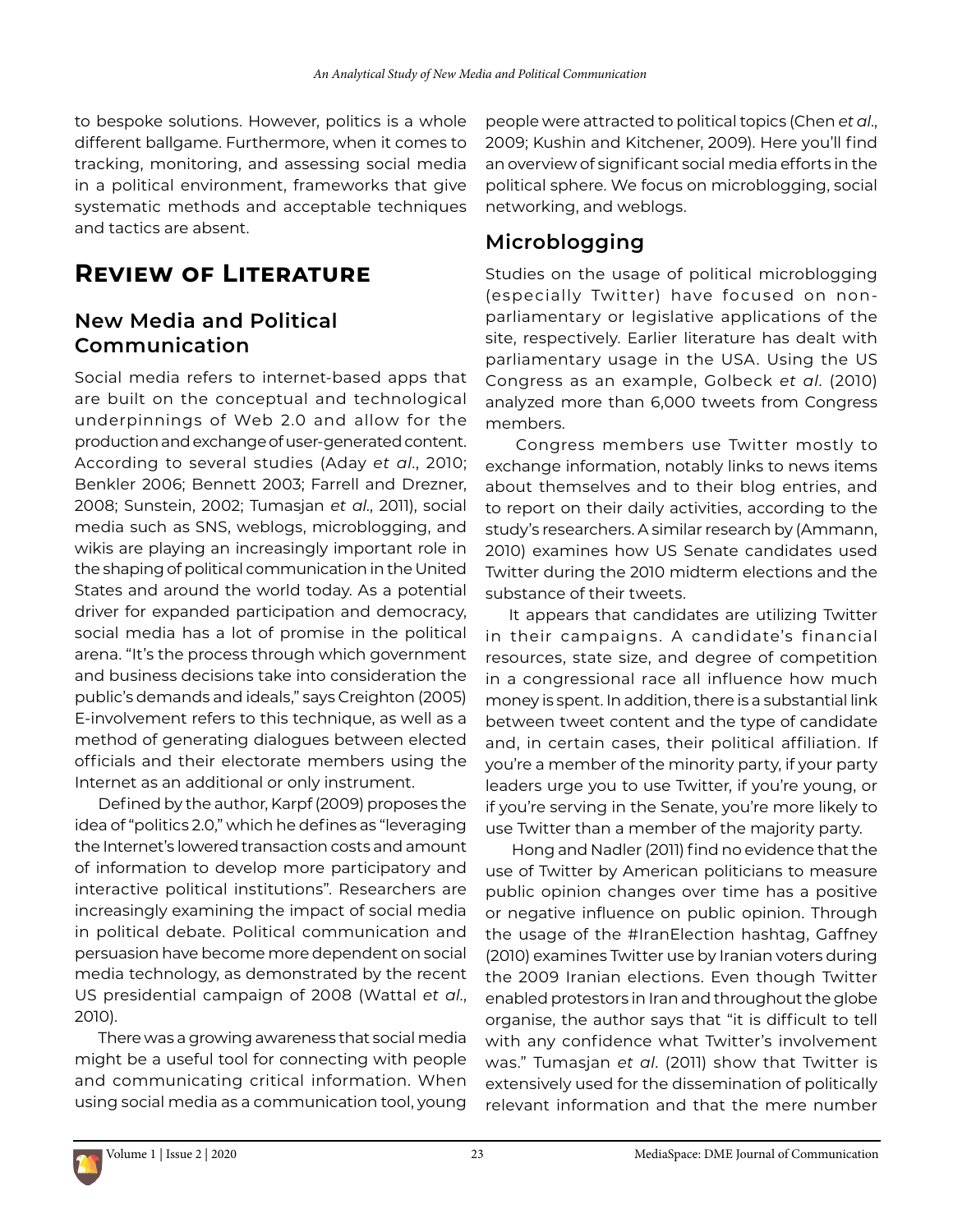of party mentions accurately reflects the election result, indicating that microblogging may have a significant impact on politics.

#### **Social Network Sites**

SNS and their use by politicians have been the topic of recent studies. Williams and Gulati (2007, 2009) examine the extent to which candidates for Congress utilise Facebook during election campaigns in the United States. They discover that the number of Facebook fans may be used as a valid indication of political success in the United States.

 In the context of the 2006 Dutch elections, Utz (2009) shows how politicians may utilise SNS to reach individuals who are less active in politics. This strengthens previous opinions about a candidate. Those politicians, on the other hand, who respond to the opinions of their constituents are viewed as more dependable.

According to a study by Kushin and Kitchener (2009), Facebook is used by citizens to engage in online political discussions. According to their findings, Facebook is a valid place to discuss political problems, and the conversation has succeeded in overcoming the polarisation of online political discussion that has characterised it in the past.

Baumgartner and Morris (2010) looked at how young people utilised social networking sites to engage in politics during the 2008 presidential primary season. More than 3,500 Iowa caucus participants between the ages of 18 and 24 were surveyed, and the researchers found that while SNS are viewed by young people to be potential news sources, and that many young people do get some information from these sites, the types of news gathered probably do little to inform them or contribute to democratic discourse.

According to Vitak *et al*. (2011), undergraduate students tend to participate in relatively mild political involvement on Facebook and in other forums. Even while young voters may be politically active, it appears that their involvement is shallow. Some of the most prevalent kinds of general involvement were informational and resource-light, whereas political activities that needed more resources (such as volunteering) were rare.

### **Weblogs**

Blogosphere in a political environment literature comes in various forms. On the first essay, political blogs are examined for their pros and disadvantages. A survey of 3,747 blog readers, the majority of whom were young and well-educated, by Kaye (2005) revealed that blogs were most often used for political information seeking and involvement.

 McKenna and Pole (2007) report that the content of political blogs consists of information about news articles from the mass media, introductions to other blogs' postings, and criticism about mass media coverage of political affairs. McKenna (2007) reports in another paper that political bloggers create their blogs out of a sense of altruism and not for profit.

By using computer-mediated communication, political blogs, according to Hacker *et al*. (2006), can contribute to depolarizing political discourse According to the authors, conventional mass media and earlier formats such as websites do not have a securitization discourse.

 According to Wattal and coauthors (2010), political blogs had an impact on the 2008 presidential election campaign. However, their data show a link between the blogosphere and election outcomes.

Even non-political blogs are full of political speech, according to Munson and Resnick (2011) in a separate research. In a random sample from Blogger.com, 25 percent of all political postings come from blogs that post on politics less than 20 percent of the time, according to the researchers. As a result, non-political sites, such as those devoted largely to personal diaries or hobbies, have become a major forum for online political discussion.

 Political blogosphere network analysis is another area of blog study, particularly in terms of social network analysis (Rosen *et al*. 2011). Bloggers are important for political communication, according to Farrell and Drezner (2008). Politics blogs' "focal points" have an influence on agenda setting since they attract the attention of journalists who function as multipliers, according to several studies. Using data collected from US political bloggers, Adamic and Glance (2005) found that the blogosphere is divided between liberals and conservatives, with much fewer cross-links.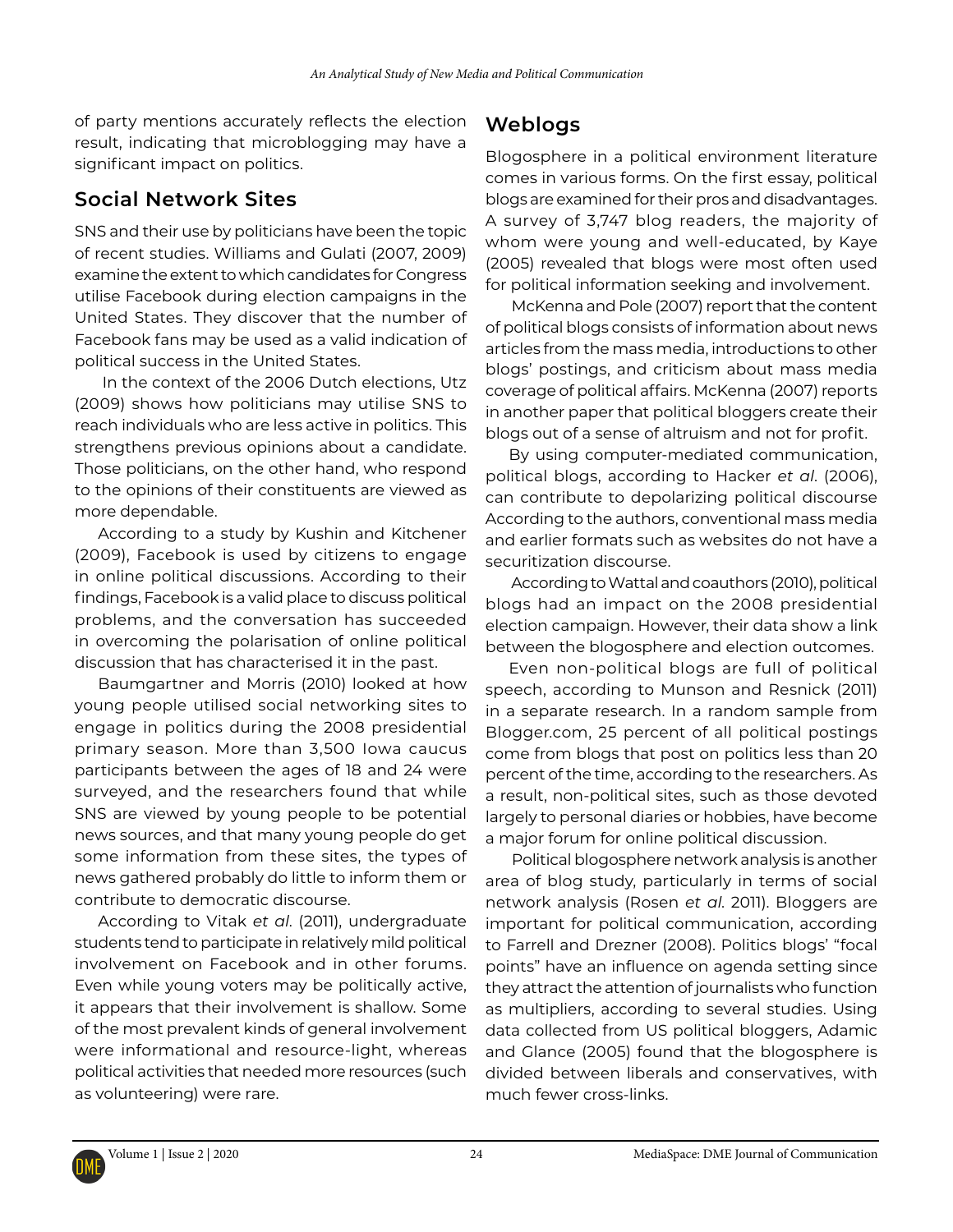## **Objectives**

- To analyze the content of Facebook, Twitter critically.
- To critically find out the microblogging on social media about politics things.

## **Methodology**

This study is based on the analytical approach of new media regarding the political content. Qualitative method is used for analyzing the previously available content. This study is totally based on the use of new media like Facebook, Twitter etc.

The purpose of this study is to look at how political content on social media. It's a qualitative research project with a content focus. In this study, data was collected and analyzed based on observations. Its purpose is to investigate how a text is interpreted in the media during a political activity. New media and social networks developed in the age of the computer and the internet to allow two-way communication and the rise of interactive modes, while time, place, and monologue faded away. People can edit, ask questions, and reply just like they can on news websites.

Researcher used software to save, analyze, and disseminate research data such as codes and symbols. There are two degrees of computer software usage. For automatic text scanning, word and phrase recognition, and coding in particular scenarios. This stage can be fully automated, with the entire programming and analysis process being automated, or it can be partially automated with a combination of computer scanning and programming, with human symbols manually inserted into the programme. At the most basic level, human persons, read and code documents, and computer software is employed as a tool to aid in the analysis. They're utilized to decipher survey and other study findings.

#### **Analysis of Social Media**

A connection is made between social networks, personal information channels, and the mainstream media through social media. Using user-generated material from social media sites like blogs and

microblogs as well as forums and video sharing sites like YouTube opens up new possibilities and difficulties for both creators and users of information. Analysis of user-generated material and implicit linkages between users is required in order to acquire significant insights into the spread of information, views, and feelings as well as developing issues or trends on social media (Leskovec 2011; Agrawal *et al*. 2011; Nagarajan *et al*. 2011). What we're talking about here is called "social media analytics." Zeng and colleagues (2010) define social media analytics as the process of building and testing informatics tools and frameworks to gather, monitor, analyze, sum up and visualize social media data.

 In spite of this, as Zeng *et al*. (2010) also point out, social media analytics faces several challenges, including an enriched set of data or metadata (such as user-expressed subjective opinions and ratings), human-centered computing with its own unique emphasis on social interactions among users, semantic inconsistency/inaccuracy, misinformation and lack of structure, as well as dyadic data. There are a wide range of analysis tools and methodologies available to solve these challenges due to recent advancements in many scientific areas like as computer science and statistics, computational language science, etc. (Nagarajan *et al*. 2011).

So, for example, Larson and Watson (2011) offer a "social media ecosystem" paradigm to explain the connections among stakeholders facilitated by social media. As a result of this paradigm, companies and customers may gain a theoretical knowledge of what they can accomplish via social media. A framework for measuring business/customer social media activities that are essential to firm success is laid forth (Larson and Watson 2011).

 Kavanaugh *et al*., 2011; Paris and Wan, 2011) demonstrate that political institutions, as well as government services, are increasingly in need of utilizing social media resources to enhance services and communication with voters. Staying informed about current debates and managing one's own reputation in virtual communities becomes more essential, especially when it comes to developing themes that might end up in a scandal or crisis for a certain politician or party (see, for example, Zeng *et al*.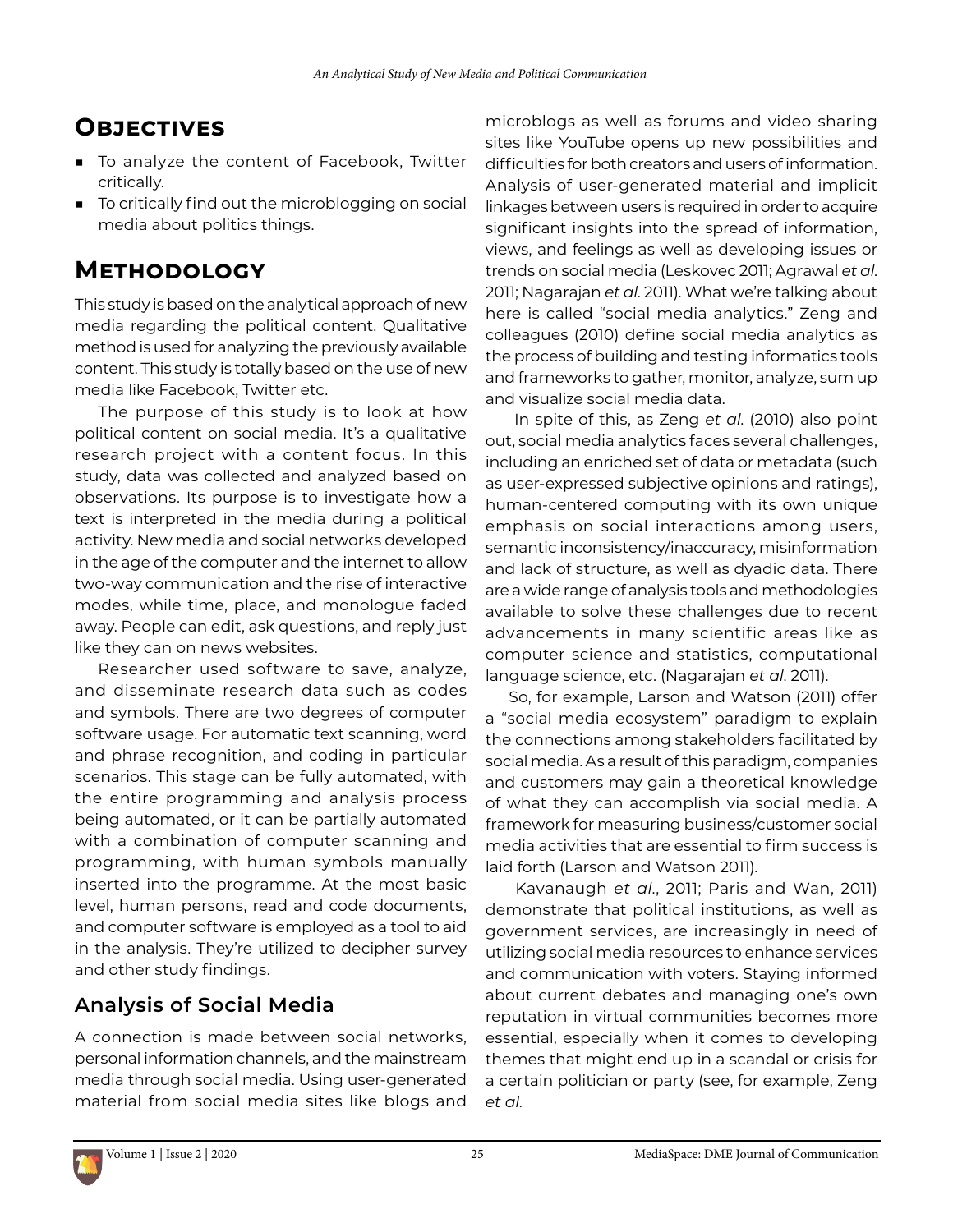Researchers in Virginia, USA, found that aggregation tools for social media are needed to make sense of the massive quantity of data being created, analyze the flow of information, and discover trends across time, according to a research by Kavanaugh *et al*. (2011). Existing tools may serve this function, but they are geared at enterprises rather than government and are therefore not ideal.

As a result of the multidisciplinary character of the research agenda for social media analytics, it has drawn the attention of significant academic groups. Consequently, in our framework, we explore methods from a variety of areas, including computer science and statistics as well as communication studies and sociology.

### **Data Analysis of Social Media**

Each data source will contain both structured and unstructured data components. As opposed to structured (or more precisely metadata) data, unstructured data includes user-generated textual content ranging from microblogs with little context to blogs with a lot more context, including retweets and mentions. Unstructured content includes usergenerated textual content ranging from microblogs with little context to blogs with a lot more context. Any information that meets certain criteria can be stored in databases. The posting's ID, time stamp, username (of the author), the text, and maybe the type of posting are some examples of typical data to be gathered and kept (i.e., status update, blog entry, or retweet, comment).

Others can utilize the first approach when they want to know exactly what people are saying about them on social media, such as politicians or political parties. A politician's name, whether as a fundamental phrase or a hashtag, may be gathered in this scenario. It is possible for them to monitor all posts and comments made by users or fans/ members of their own Facebook page or group, for example. If they have a personal blog, a comparable research should be conducted on it. A person's name can be included in a list of all Facebook and blog articles that have been posted to selected Facebook groups/pages or blogs.

In general, political players are quite interested in what social media users have to say about specific political subjects. As a result of the second monitoring method, tweets and Facebook posts containing keywords linked to the topic of interest may be monitored. Prior to collecting data, suitable keywords reflecting the topic of interest must be selected carefully and consistently. The more terms to be considered, the wider the topic to be studied.

 It's common for select actors to be more influential or popular than the bulk of other users, especially on blogs. This group has the potential to influence (online) opinion formation, according to studies. Some politicians want to maintain tabs on such prominent persons and their generated content in order to stay on top of the situation. Using an actor-based monitoring technique, it is possible to follow Twitter, Facebook, and blog articles, as well as the associated comments made by famous users.

When compared to the previous three tracking approaches, the fourth option fosters inductive content exploration. Randomly picking one or more data sets (Twitter, Facebook, or blog posts) over a period of time provides the basis for tracking the data sets. In example, a content analysis may be performed on these random datasets in order to discover important political issues and determine individuals' thoughts or emotions connected with such topics.

A URL-based technique might be employed by political players in order to selectively track the contents of tweets, Facebook posts, and blog postings, given that social media platforms are frequently used for disseminating information, including by publishing URLs. For tweets with a maximum of 140 characters, this may be a valuable tool.

## **Conclusion**

As prior research has demonstrated, social media has become a significant political communication medium in the last several years. In this way, political institutions and voters are able to communicate directly. This might lead to greater openness in political operations as well as greater citizen involvement in political decision-making processes. Political debates through social media including political institutions, however, have not been fully explored up until now.